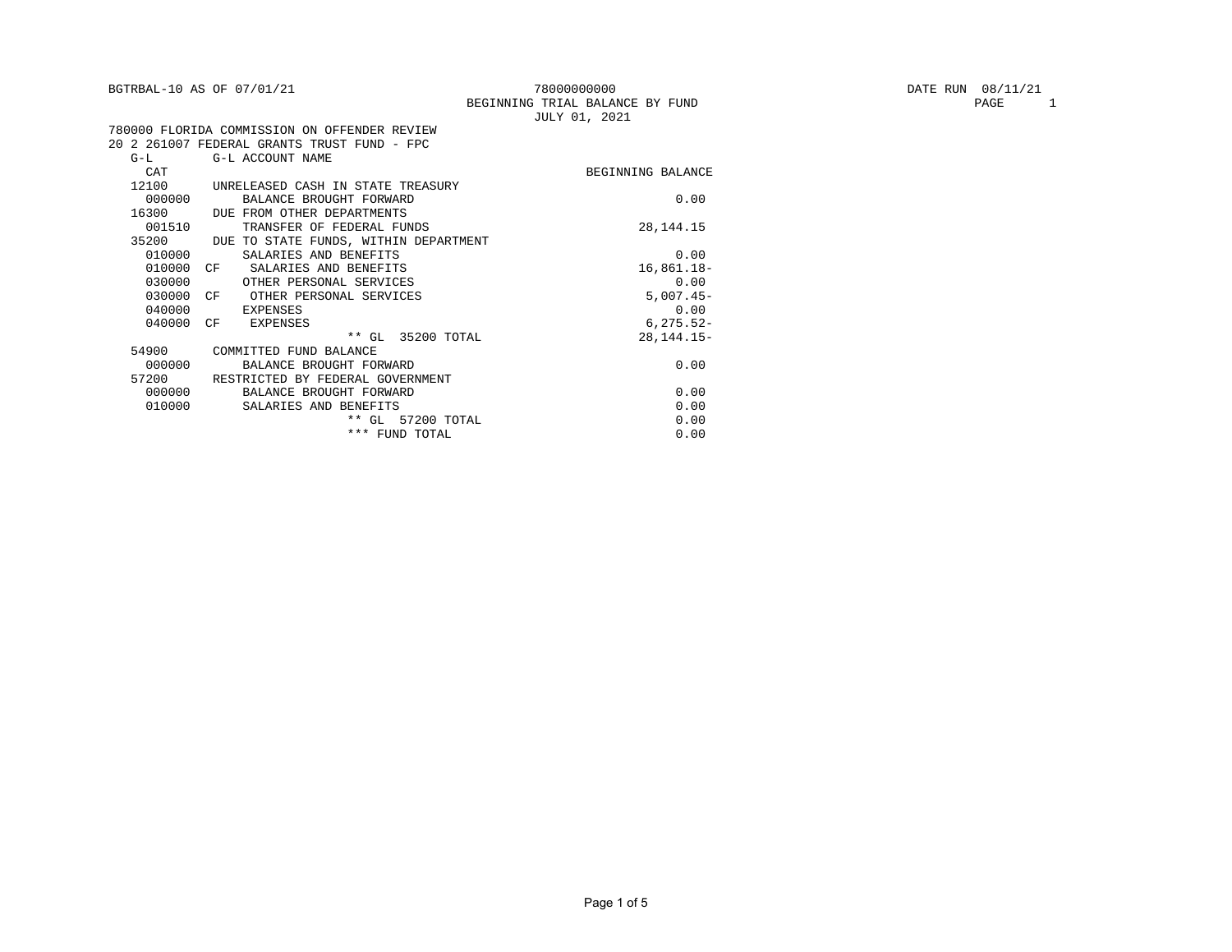# Florida Commission on Offender Review

## Schedule I Series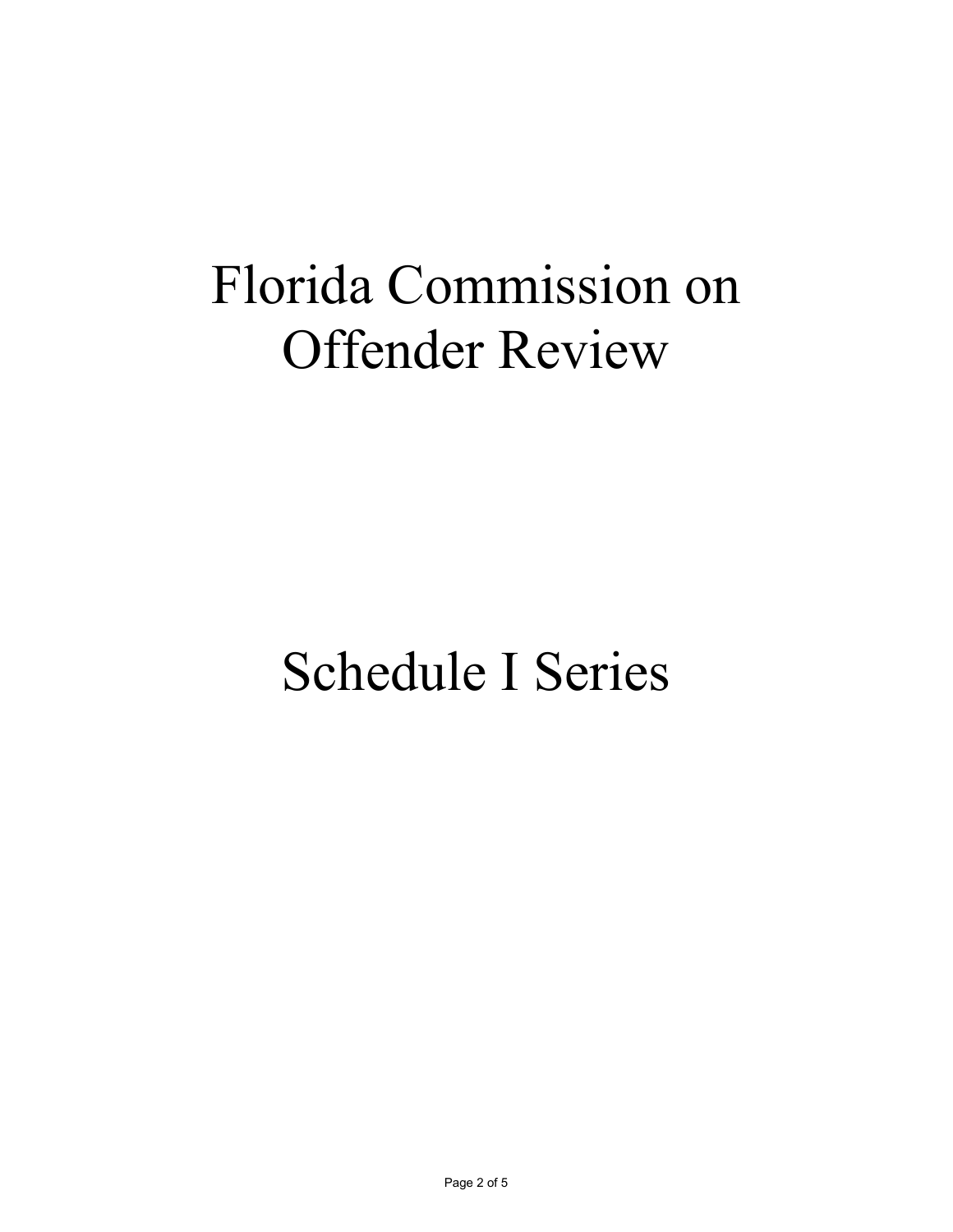#### SCHEDULE I NARRATIVE

#### Budget Period: 2022-23

Agency: Florida Commission on Offender Review<br>Fund: Federal Grants Trust Fund (2261) Federal Grants Trust Fund (2261)

#### A. CALCULATION OF 5 PERCENT RESERVE:

The Federal Grants Trust Fund is funded from federal funds and is exempt from the 5% reserve requirement.

#### B. COMPUTING DISTRIBUTION OF COST FOR GENERAL MANAGEMENT AND AND ADMINISTRATIVE SERVICES:

Not applicable.

C. ADJUSTMENTS:

Rounding - \$1: Rounding Adjustment.

#### D. CASH FORECASTING METHODOLOGY:

The Commission's grant program operates on a reimbursement basis. The grant award is not expected to increase in the request year.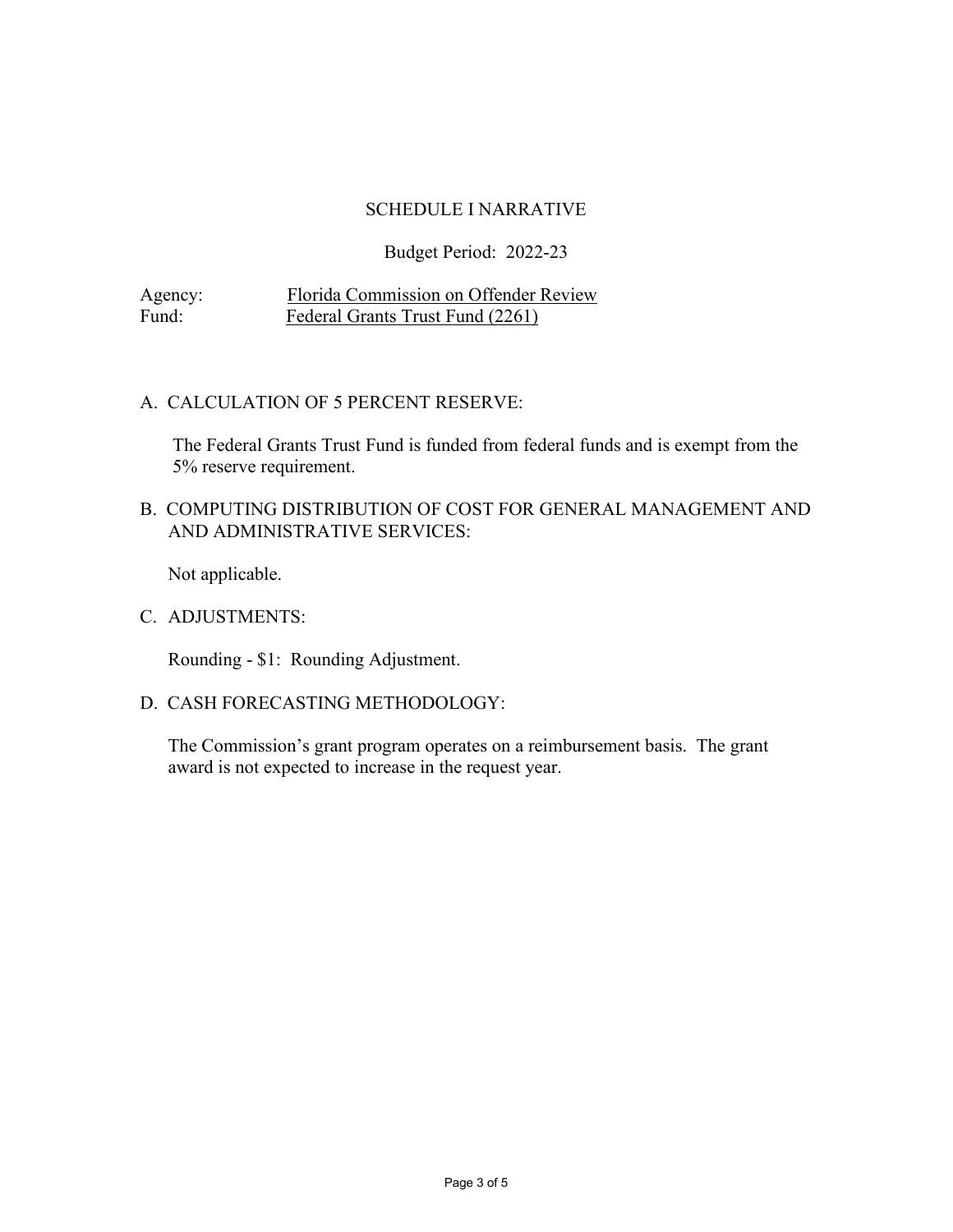## **SCHEDULE IC: RECONCILIATION OF UNRESERVED FUND BALANCE**

| <b>Department Title:</b>                            | <b>Budget Period: 2022 - 2023</b><br>Florida Commission on Offender Review |                             |                            |
|-----------------------------------------------------|----------------------------------------------------------------------------|-----------------------------|----------------------------|
| <b>Trust Fund Title:</b>                            | Federal Grants Trust Fund                                                  |                             |                            |
| <b>Budget Entity:</b>                               | 78010000                                                                   |                             |                            |
| <b>LAS/PBS Fund Number:</b>                         | 2261                                                                       |                             |                            |
|                                                     | <b>Balance as of</b><br>6/30/2021                                          | SWFS*<br><b>Adjustments</b> | Adjusted<br><b>Balance</b> |
| <b>Chief Financial Officer's (CFO) Cash Balance</b> | 0 (A)                                                                      |                             | $\theta$                   |
| ADD: Other Cash (See Instructions)                  | (B)                                                                        |                             | $\overline{0}$             |
| ADD: Investments                                    | (C)                                                                        |                             | $\overline{0}$             |
| ADD: Outstanding Accounts Receivable                | 28,144 (D)                                                                 |                             | 28,144                     |
| ADD:                                                | (E)                                                                        |                             | $\overline{0}$             |
| <b>Total Cash plus Accounts Receivable</b>          | 28,144 (F)                                                                 | $\mathbf{0}$                | 28,144                     |
| LESS Allowances for Uncollectibles                  | (G)                                                                        |                             | $\overline{0}$             |
| LESS Approved "A" Certified Forwards                | $28,144$ (H)                                                               |                             | 28,144                     |
| Approved "B" Certified Forwards                     | (H)                                                                        |                             | $\overline{0}$             |
| Approved "FCO" Certified Forwards                   | (H)                                                                        |                             | $\overline{0}$             |
| LESS: Other Accounts Payable (Nonoperating)         | $\left( \Gamma \right)$                                                    |                             | $\overline{0}$             |
| LESS: $\qquad \qquad$                               | $\overline{J}$                                                             |                             | $\overline{0}$             |
| <b>Unreserved Fund Balance, 07/01/21</b>            | $\mathbf{0}$ (K)                                                           | $\bf{0}$                    | $0^{**}$                   |

 **year and Line A for the following year.**

*Office of Policy and Budget - June 2021*